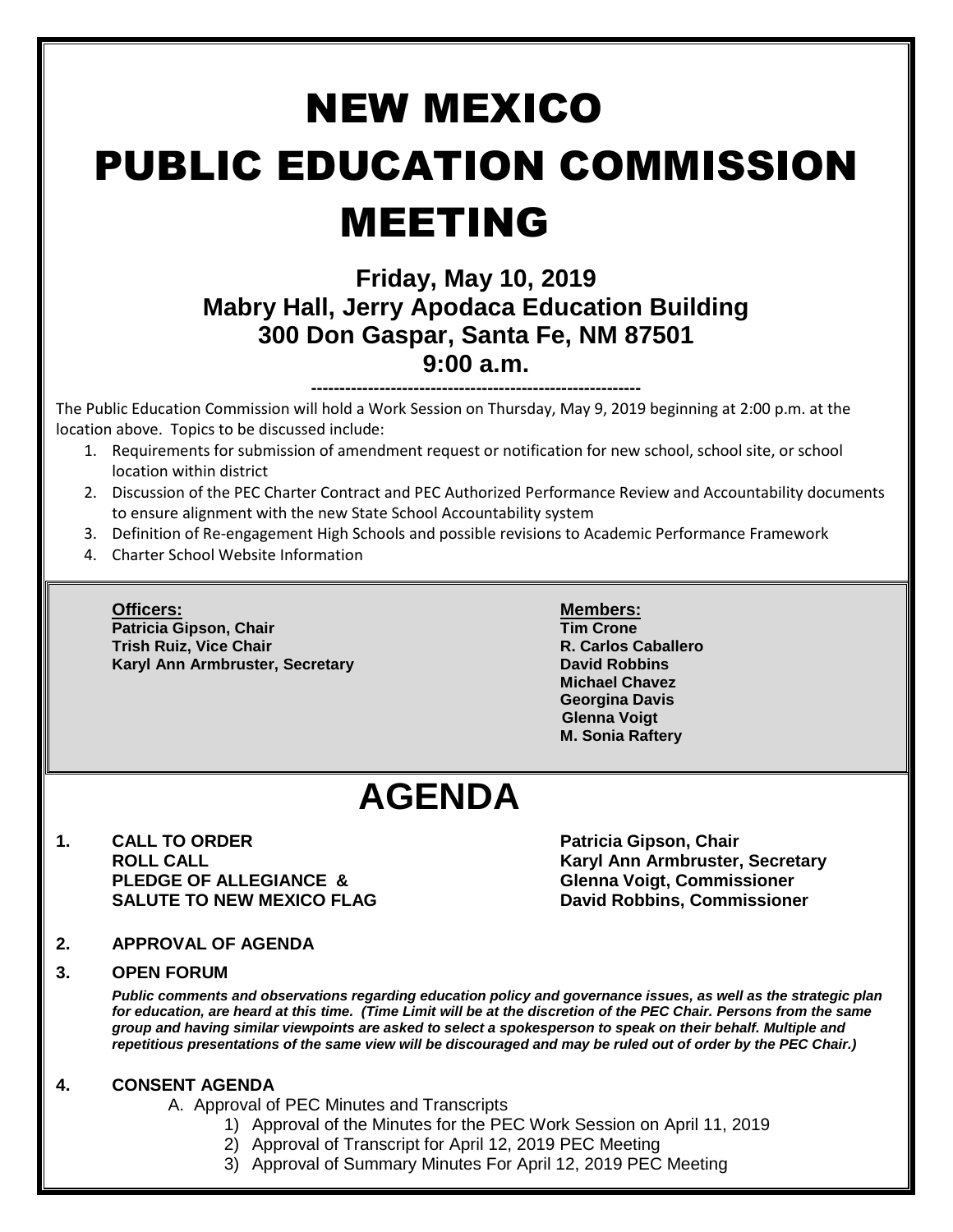- B. Change Notifications Governing Board Membership Changes
	- 1. Albuquerque School of Excellence
	- 2. Alma d'Arte Charter School
	- 3. McCurdy Charter School
	- 4. Sandoval Academy of Bilingual Education
	- 5. Southwest Secondary Learning Center
	- 6. The MASTERS Program
- C. Change Notifications
	- 1. Business Manager: Albuquerque School of Excellence
	- 2. Head Administrator: NM Connections Academy
	- 3. Head Administrator: Estancia Valley Classical Academy
	- 4. Charter Representative: Southwest Secondary Learning Center
	- 5. School Location within District: NM School for the Arts

#### **5. DISCUSSION AND UPDATE ON CAREER TECHNICAL EDUCATION (CTE)**

#### **6. REPORT FROM OPTIONS FOR PARENTS & THE CHARTER SCHOOL DIVISION—DISCUSSION AND POSSIBLE ACTIONS**

- A. Charter School Division Updates *(may include Staffing, Site Visits, Training, Implementation Year, School Closures, Grant, etc.)*
- B. Governing Board Concerns *(if submission is not complete by meeting date)*
	- 1) Alma d'Arte Charter School
	- 2) Sandoval Academy of Bilingual Education
- C. Highlights and Appreciations
	- 1) Aldo Leopold Charter School
	- 2) South Valley Preparatory School

#### **7. DISCUSSION AND POSSIBLE ACTION ON A CORRECTIVE ACTION PLAN (CAP) FOR LA ACADEMIA DOLORES HUERTA**

- **8. DISCUSSION AND POSSIBLE ACTION ON RESPONSE BY ALMA D'ARTE TO PEC LETTER OF CONCERN**
- **9. DISCUSSION AND POSSIBLE ACTION ON REQUIREMENTS FOR SUBMISSION OF AMENDMENT REQUEST OR NOTIFICATION FOR NEW SCHOOL, SCHOOL SITE, OR SCHOOL LOCATION WITHIN DISTRICT**
- **10. DISCUSSION AND POSSIBLE ACTION ON THE PEC CHARTER CONTRACT AND PEC AUTHORIZED PERFORMANCE REVIEW AND ACCOUNTABILITY DOCUMENTS TO INSURE ALIGNMENT WITH THE NEW STATE SCHOOL ACCOUNTABILITY SYSTEM AND OTHER MINOR CHANGES**
- **11. DISCUSSION AND POSSIBLE ACTION ON THE DEFINITION OF "RE-ENGAGEMENT HIGH SCHOOLS"**
- **12. REPORT FROM THE CHAIR**
	- A. Update from Public Charter Schools of NM
	- B. Update from New Mexico School Board Association
- **13. PEC COMMENTS**